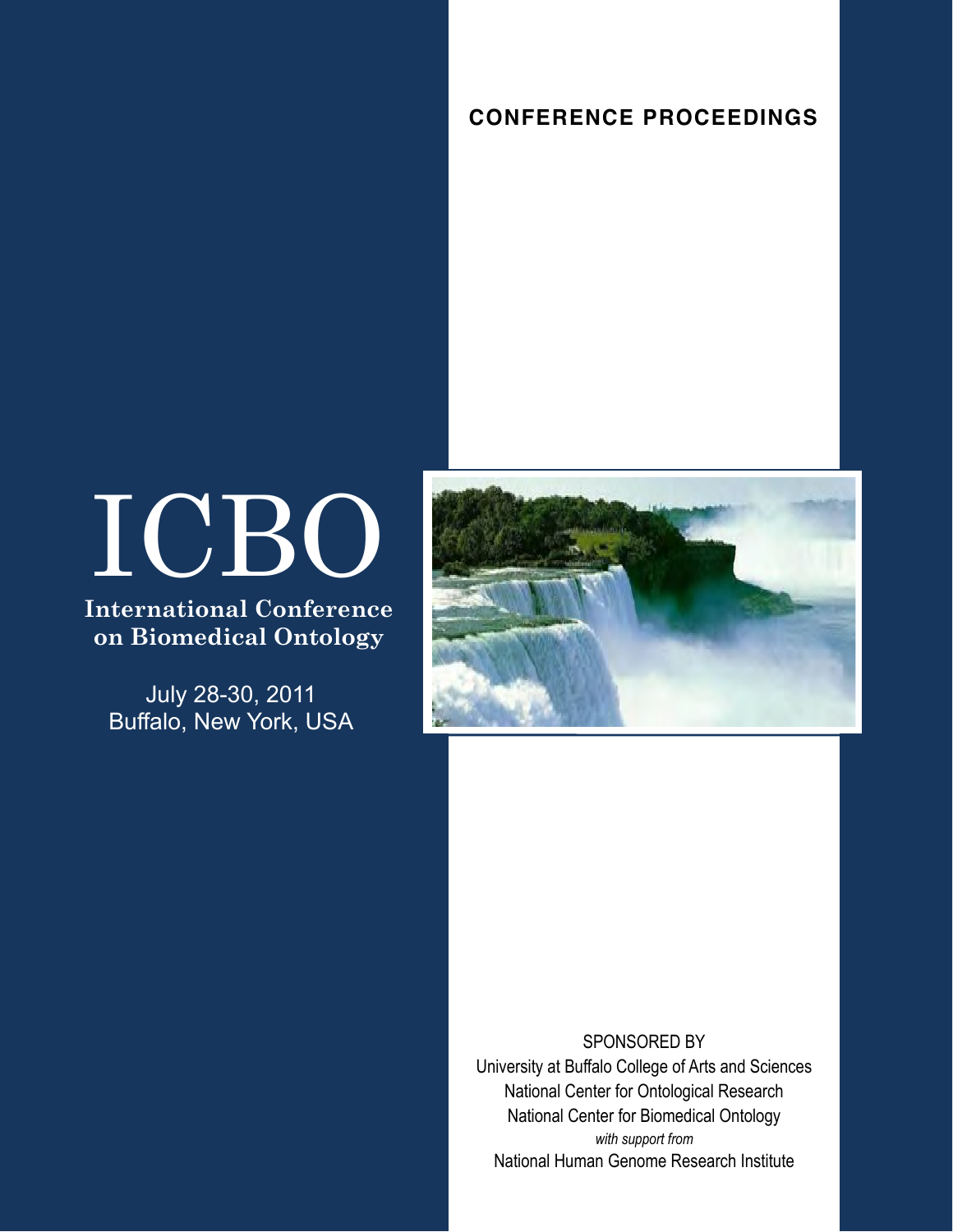## **CONFERENCE PROCEEDINGS**



# **International Conference on Biomedical Ontology**

July 28-30, 2011 Buffalo, New York, USA

Sponsored by:





THE NATIONAL CENTER FOR 7 实 BIOMEDICAL ONTOLOGY

University at Buffalo College of Arts and Sciences, National Center for Ontological Research, National Center for Biomedical Ontology, Computer Task Group, Cognigen Corporation, IMIA WG6 and the Protein Ontology

We would also like to acknowledge generous support from the National Human Genome Research Institute (NHGRI)

Funding for this conference was made possible in part by the United States National Institutes of Health (NIH) through the NIH Roadmap for Medical Research, Grant 1 U54 HG004028, and by 1 R13 HG006231-01 from the National Human Genome Research Institute (NHGRI). The views expressed in written conference materials or publications and by speakers and moderators do not necessarily reflect the official policies of the Department of Health and Human Services or the National Institutes of Health; nor does mention by trade names, commercial practices, or organizations imply endorsement by the U.S. Government. Information on the National Centers for Biomedical Computing can be found at http://nihroadmap.nih.gov/bioinformatics.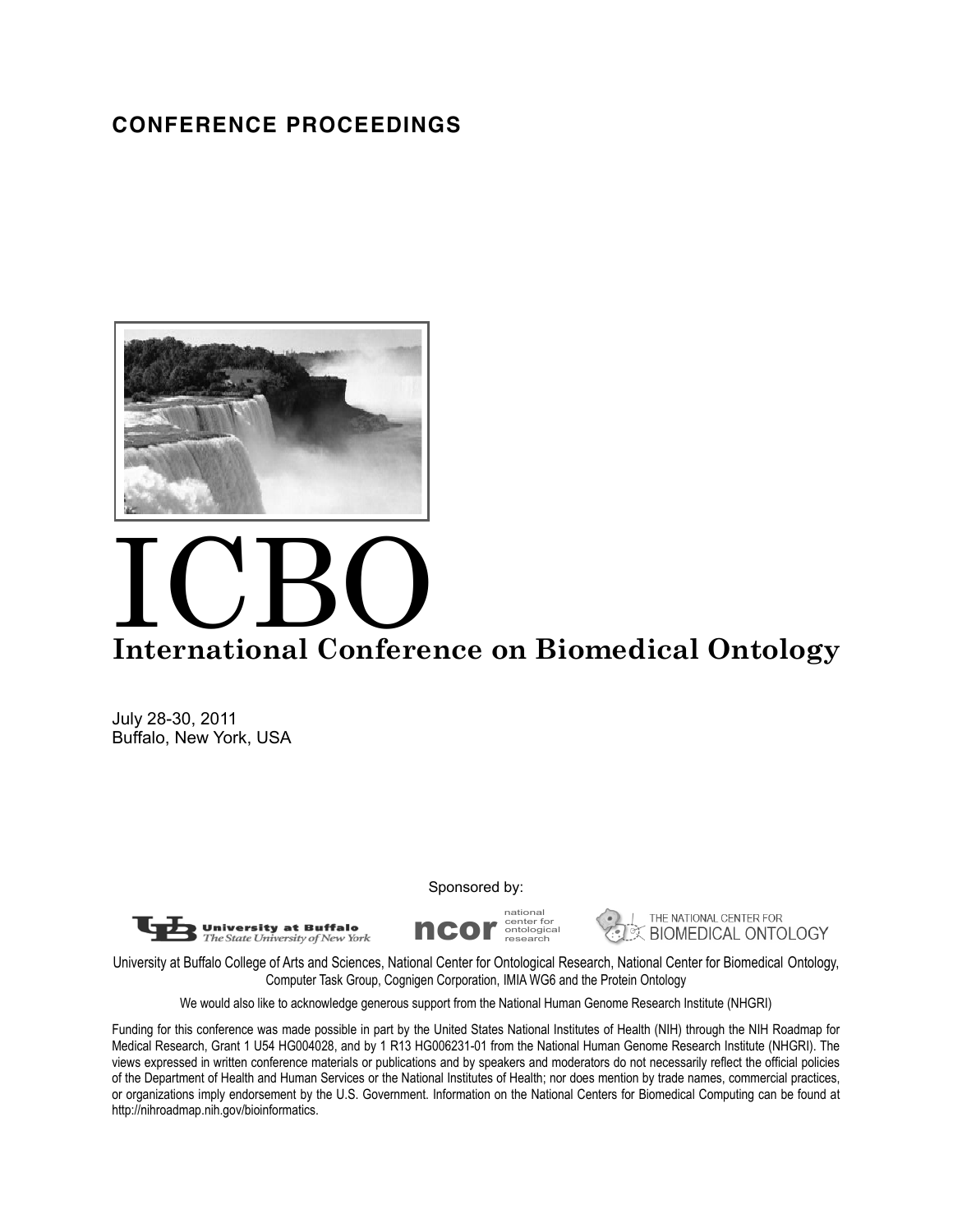## **ICBO ORGANIZING COMMITTEE**

**Conference Chair: Barry Smith,** University at Buffalo, Buffalo, NY, USA **Judith A. Blake,** The Jackson Laboratory, Bar Harbor, ME, USA **Suzanna E. Lewis,** Lawrence Berkeley National Laboratory, Berkeley, CA, USA **Mark A. Musen,** Stanford University, Stanford, CA, USA **Alan Ruttenberg,** University at Buffalo, Buffalo, NY, USA **Susanna-Assunta Sansone,** Oxford University, Oxford, UK **Dagobert Soergel,** University at Buffalo, Buffalo, NY, USA **Christian J. Stoeckert Jr.,** University of Pennsylvania, Philadelphia, PA USA

## **ICBO PROGRAM COMMITTEE**

**Program Committee Chair: Alan Ruttenberg,** University at Buffalo, Buffalo, NY USA **Co-Chair: Olivier Bodenreider,** NIH National Library of Medicine, Bethesda, MD, USA **Co-Chair: Maryann E. Martone,** University of California at San Diego, San Diego, CA, USA **Workshops and Tutorials Chair: Stefan Schulz,** Medical University of Graz, Austria **Doctoral and Postdoctoral Consortium Chair: Albert Goldfain,** University at Buffalo, Buffalo, NY, USA **Software Demonstrations Chair: Patricia L. Whetzel,** Stanford University, Stanford, CA, USA **Colin Batchelor,** Royal Society of Chemistry, Cambridge, UK **Thomas Beale,** Ocean Informatics **Judith A. Blake,** The Jackson Laboratory, Bar Harbor, ME, USA **Sebastian Brandt,** University of Manchester, Manchester, UK **Werner Ceusters,** University at Buffalo, Buffalo, NY, USA

**Rex Chisholm,** Northwestern University, Chicago, IL, USA **Jim Cimino,** National Institutes of Health, Bethesda, MD, USA **Mélanie Courtot,** British Columbia Cancer Research Centre, Vancouver, BC, Canada **Lindsay G. Cowell,** University of Texas Southwestern Medical Center at Dallas, Dallas, TX, USA **Alexander D. Diehl,** University at Buffalo, Buffalo, NY, USA **Michel Dumontier,** Carleton University, Ottawa, ON, Canada **Louis J. Goldberg,** University at Buffalo, Buffalo, NY, USA **Janna Hastings,** European Bioinformatics Institute, Hinxton, UK **Pascal Hitzler, Wright State University, Dayton, OH, USA Robert Hoehndorf,** University of Cambridge, Cambridge, UK **Larry Hunter,** University of Colorado, Denver, CO, USA **Marijke Keet,** School of Computer Science, University of KwaZulu-Natal, Durban, South Africa **Jobst Landgrebe,** Cognotekt UG, Cologne, Germany **Suzanna E. Lewis,** Lawrence Berkeley National Laboratory, Berkeley, CA, USA **Philip Lord,** Newcastle University, Newcastle upon Tyne, UK **Jose L. V. Mejino, Jr.,** University of Washington, Seattle, WA, USA **Alexa McCray,** Harvard Medical School, Boston, MA, USA **Christopher J. Mungall,** Lawrence Berkeley National Laboratory, Berkeley, CA, USA **Mark A. Musen,** Stanford University, Stanford, CA, USA **Darren Natale,** Georgetown University, Washington, DC, USA **Chimezie Ogbuji,** Case Western Reserve University, Cleveland, OH, USA **Helen Parkinson,** European Bioinformatics Institute, Hinxton, UK **Bjoern Peters,** La Jolla Institute for Allergy and Immunology, San Diego, CA, USA **Daniel Rubin,** Stanford University, Stanford, CA, USA **Peter Robinson,** Charité Hospital, Berlin **Susanna-Assunta Sansone,** Oxford University, Oxford, UK **Ulrike Sattler,** University of Manchester, Manchester, UK **Richard Scheuermann,** University of Texas Southwestern Medical Center at Dallas, Dallas, TX, USA **Barry Smith,** University at Buffalo, Buffalo, NY, USA **Dagobert Soergel,** University at Buffalo, Buffalo, NY, USA **Robert Stevens,** University of Manchester, Manchester, UK **Ida Sim,** University of California at San Francisco, San Francisco, CA, USA **Harold Solbrig,** Mayo Clinic, Rochester, MN, USA **Kent Spackman,** International Health Terminology Standards Development Organization **Christian J. Stoeckert Jr.,** University of Pennsylvania, Philadelphia, PA USA **Cathy Wu,** Georgetown University, Washington, DC, USA; University of Delaware, Newark, DE, USA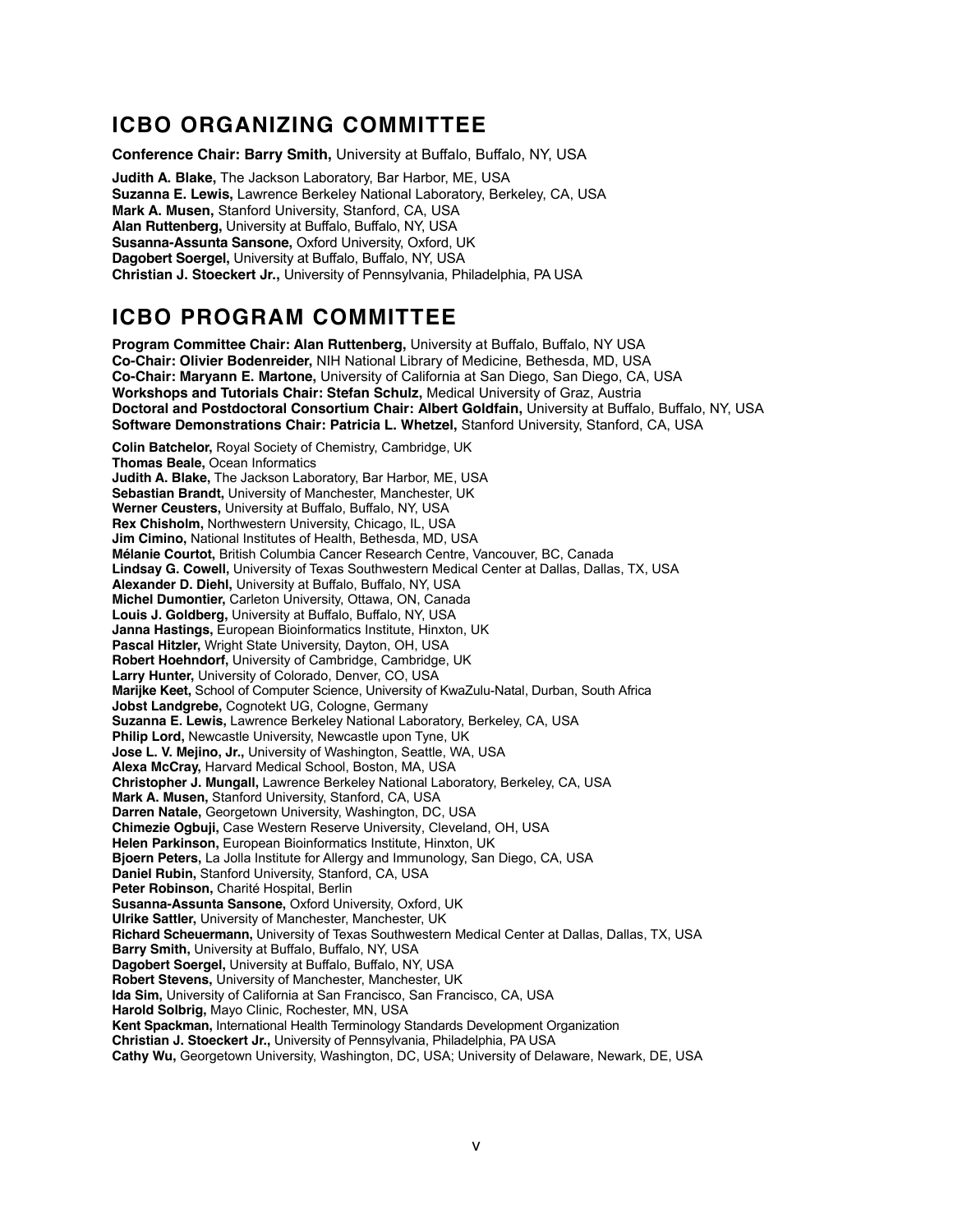# **TABLE OF CONTENTS**

| Catia Pesquita, Francisco M. Couto                                                                                                                                                                                                                                                                 |
|----------------------------------------------------------------------------------------------------------------------------------------------------------------------------------------------------------------------------------------------------------------------------------------------------|
| Terrence F. Meehan, Christopher J. Mungall, Alexander D. Diehl                                                                                                                                                                                                                                     |
| Chao Pang, Tomasz Adamusiak, Helen Parkinson, James Malone                                                                                                                                                                                                                                         |
| Cell Line Ontology: Redesigning the Cell Line Knowledgebase to Aid Integrative Translational Informatics 25<br>Sirarat Sarntivijai, Zuoshuang Xiang, Terrence F. Meehan, Alexander D. Diehl, Uma Vempati,<br>Stephan Schurer, Chao Pang, James Malone, Helen Parkinson, Brian D. Athey, Yongqun He |
| Towards a Semantic Web Application: Ontology-Driven Ortholog Clustering Analysis 33<br>Yu Lin, Zuoshuang Xiang, Yongqun He                                                                                                                                                                         |
| HeartCyc: A Cardiac Cycle Process Ontology Based in the Ontology of Physics for Biology 41<br>Daniel L. Cook, Michal Galdzicki, Maxwell L. Neal, Jose L.V. Mejino, John H. Gennari                                                                                                                 |
| 47<br>Tariq Abdulla, Ryan Imms, Jean-Marc Schleich, Ron Summers                                                                                                                                                                                                                                    |
| Gwen Frishkoff, Robert Frank, Paea LePendu                                                                                                                                                                                                                                                         |
| . 63<br>Riichiro Mizoguchi, Kouji Kozaki, Hiroko Kou, Yuki Yamagata, Takeshi Imai, Kayo Waki, Kazuhiko Ohe                                                                                                                                                                                         |
| 71<br>Janna Hastings, Werner Ceusters, Barry Smith, Kevin Mulligan                                                                                                                                                                                                                                 |
| Hiroshi Masuya, Georgios V. Gkoutos, Nobuhiko Tanaka, Kazunori Waki, Yoshihiro Okuda, Tatsuya Kushida,<br>Norio Kobayashi, Koji Doi, Kouji Kozaki, Robert Hoehndorf, Shigeharu Wakana, Tetsuro Toyoda, Riichiro Mizoguchi                                                                          |
| 87<br>Alexander García, Olga Giraldo, Jael García                                                                                                                                                                                                                                                  |
| Jie Zheng, Omar S. Harb, Christian J. Stoeckert Jr.                                                                                                                                                                                                                                                |
| Developing an Application Ontology for Biomedical Resource Annotation and Retrieval:<br>Carlo Torniai, Matt Brush, Nicole Vasilevsky, Erik Segerdell, Melanie Wilson,<br>Tenille Johnson, Karen Corday, Chris Shaffer, Melissa Haendel,                                                            |
| Anika Gross, Michael Hartung, Toralf Kirsten, Erhard Rahm                                                                                                                                                                                                                                          |
| João D. Ferreira, Francisco M. Couto                                                                                                                                                                                                                                                               |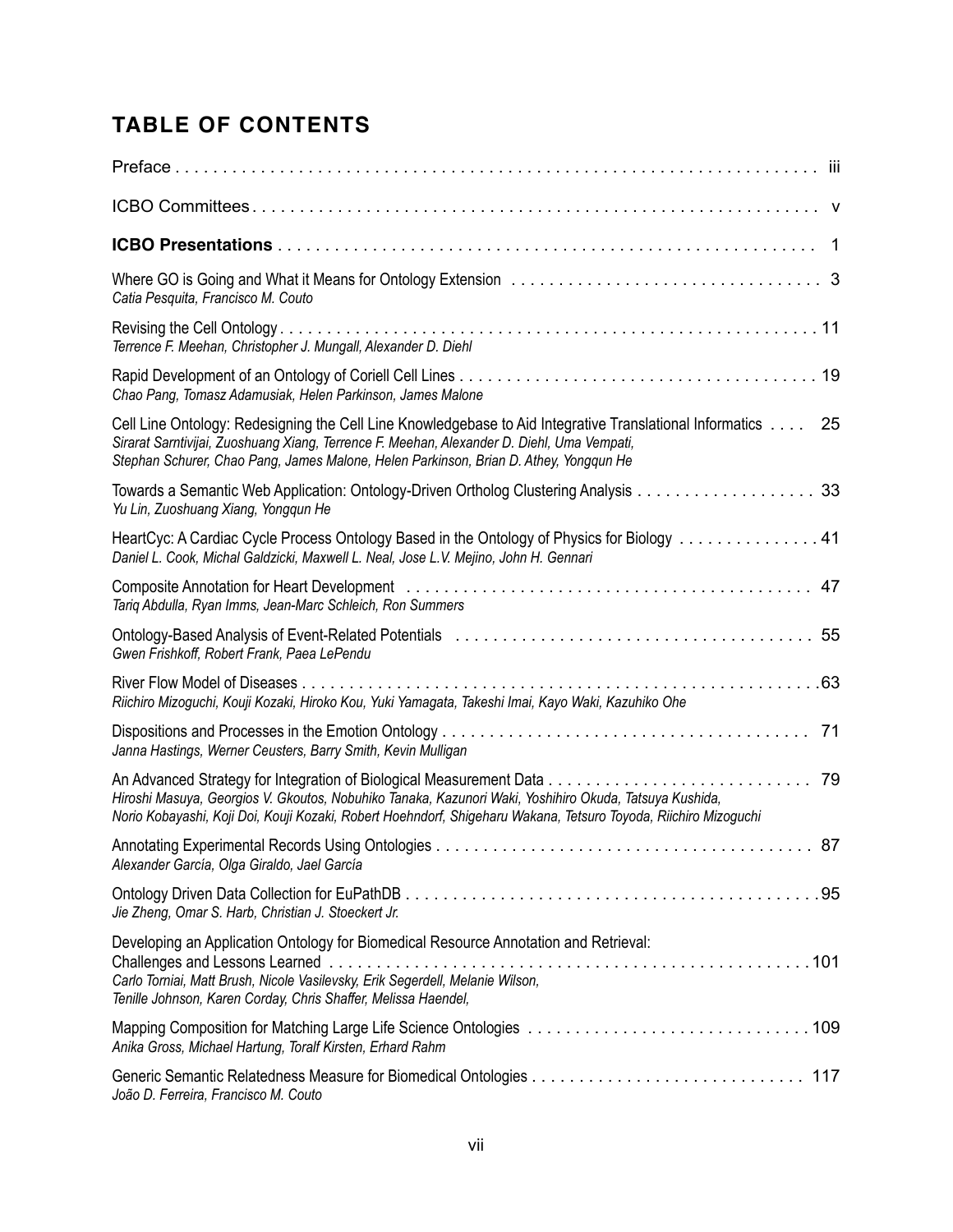| Aligning the Parasite Experiment Ontology and the Ontology for Biomedical Investigations                                                                                                                                                                           |
|--------------------------------------------------------------------------------------------------------------------------------------------------------------------------------------------------------------------------------------------------------------------|
| Valerie Cross, Cosmin Stroe, Xueheng Hu, Pramit Silwal, Maryam Panahiazar, Isabel F. Cruz, Priti Parikh, Amit Sheth                                                                                                                                                |
| Guogian Jiang, Harold R. Solbrig, Robert J.G. Chalmers, Kent Spackman, Alan L. Rector, Christopher G. Chute                                                                                                                                                        |
| Jobst Landgrebe, Barry Smith                                                                                                                                                                                                                                       |
| William R. Hogan, Swetha Garimalla, Shariq A. Tariq                                                                                                                                                                                                                |
| Information Models and Ontologies for Representing the Electronic Health Record 153<br>Daniel Karlsson, Martin Berzell, Stefan Schulz                                                                                                                              |
| Ontology-Based Mammography Annotation and Similar Mass Retrieval with SQWRL 159<br>Hakan Bulu, Adil Alpkocak, Pinar Balci                                                                                                                                          |
| Luc Schneider, Mathias Brochhausen                                                                                                                                                                                                                                 |
| Patrice Seyed, Stuart C. Shapiro                                                                                                                                                                                                                                   |
| Higgs Bosons, Mars Missions, and Unicorn Delusions:<br>Stefan Schulz, Mathias Brochhausen, Robert Hoehndorf                                                                                                                                                        |
| James P. McCusker, Joanne Luciano, Deborah L. McGuinness                                                                                                                                                                                                           |
| What's in an 'is about' Link? Chemical Diagrams and the Information Artifact Ontology 201<br>Janna Hastings, Colin Batchelor, Fabian Neuhaus, Christoph Steinbeck                                                                                                  |
| Bioassay Ontology to Describe High-Throughput Screening Assays and their Results 209<br>Uma Vempati, Ubbo Visser, Saminda Abeyruwan, Kunie Sakurai, Magdalena Przydzial,<br>Caty Chung, Robin Smith, Amar Koleti, Christopher Mader, Vance Lemmon, Stephan Schürer |
| Chimezie Ogbuji                                                                                                                                                                                                                                                    |
| 225                                                                                                                                                                                                                                                                |
| Mauricio Barcellos Almeida, Anna Barbara de Freitas Carneiro Proietti, Jiye Ai, Barry Smith                                                                                                                                                                        |
| James P. Balhoff, Wasila M. Dahdul, Hilmar Lapp, Peter E. Midford, Todd J. Vision, Monte Westerfield, Paula M. Mabee                                                                                                                                               |
| Waiting for a Robust Disease Ontology: A Merger of OMIM and MeSH as a Practical Interim Solution<br>231<br>Susan M. Bello, Allan Peter Davis, Thomas C. Wiegers, Mary E. Dolan, Cynthia Smith,<br>Joel Richardson, Judith Blake, Carolyn Mattingly, Janan T. Eppig |
| Developing a Reagent Application Ontology within the OBO Foundry Framework 234<br>Matthew H. Brush, Nicole Vasilevsky, Carlo Torniai, Tenille Johnson, Chris Shaffer, Melissa A. Haendel                                                                           |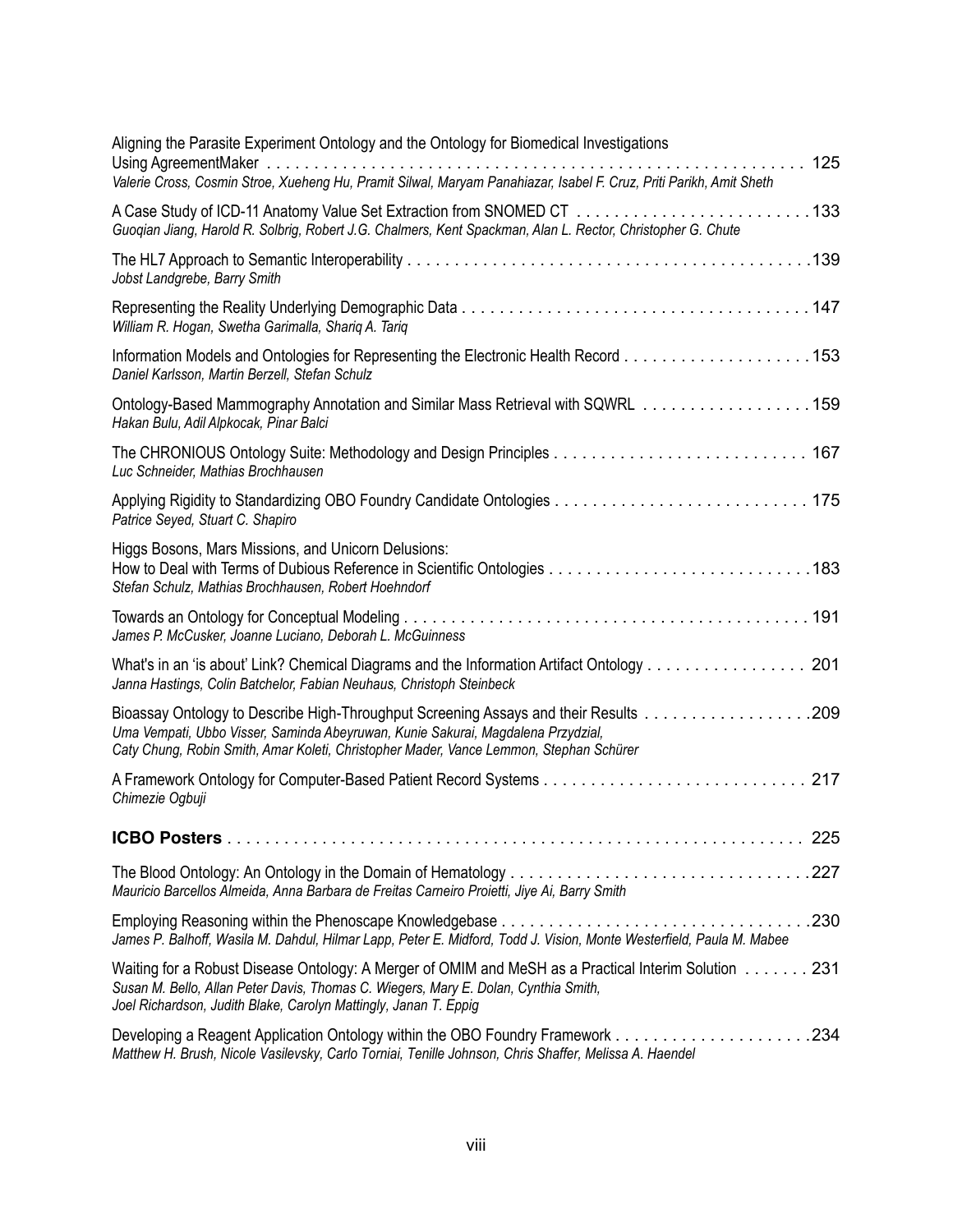| The Ontology of Microbial Phenotypes (OMP): A Precomposed Ontology Based on Cross Products<br>from Multiple External Ontologies that is Used for Guiding Microbial Phenotype Annotation<br>237<br>Marcus Chibucos, Adrienne Zweifel, Deborah Siegele, Peter Uetz, Michelle Giglio, James Hu                                                                                                                                                                                               |
|-------------------------------------------------------------------------------------------------------------------------------------------------------------------------------------------------------------------------------------------------------------------------------------------------------------------------------------------------------------------------------------------------------------------------------------------------------------------------------------------|
| 240<br>Mélanie Courtot, Ryan R. Brinkman                                                                                                                                                                                                                                                                                                                                                                                                                                                  |
| OntoOrpha: An Ontology to Support Edition and Audit of Knowledge of Rare Diseases in ORPHANET<br>241<br>Ferdinand Dhombres, Pierre-Yves Vandenbussche, Ana Rath, Marc Hanauer,<br>Annie Olry, Bruno Urbero, Rémy Choquet, Jean Charlet                                                                                                                                                                                                                                                    |
| 244<br>Shahim Essaid                                                                                                                                                                                                                                                                                                                                                                                                                                                                      |
| Enriching the Ontology for Biomedical Investigations (OBI) to Improve its Suitability for Web Service Annotations 246<br>Chaitanya Guttula, Alok Dhamanaskar, Rui Wang, John A. Miller, Jessica C. Kissinger, Jie Zheng, Christian J. Stoeckert, Jr.                                                                                                                                                                                                                                      |
| 249<br>Janna Hastings, Paula de Matos, Adriano Dekker, Marcus Ennis, Kenneth Haug,<br>Zara Josephs, Gareth Owen, Steve Turner, Christoph Steinbeck                                                                                                                                                                                                                                                                                                                                        |
| 252<br>William R. Hogan, Swetha Garimalla, Shariq A. Tariq, Werner Ceusters                                                                                                                                                                                                                                                                                                                                                                                                               |
| 255<br>Mikhail K. Levin, Alan Ruttenberg, Anna Maria Masci, Lindsay G. Cowell                                                                                                                                                                                                                                                                                                                                                                                                             |
| Towards Ontologies for 'Textbook' of the Future in Obstetrics and Gynecology (OB/Gyn)<br>.258<br>Yu Lin, Chris Chapman, Erin D. Doelling, Maya Hammoud                                                                                                                                                                                                                                                                                                                                    |
| 259<br>Gene Ontology Signatures for Immune Cell-Types Inferred by Gene Expression Analysis<br>Terrence F. Meehan, Christopher J. Mungall, Judith A. Blake, Alexander D. Diehl                                                                                                                                                                                                                                                                                                             |
| Aligning Research Resource and Researcher Representation: The eagle-i and VIVO Use Case. 260<br>Stella Mitchell, Carlo Torniai, Brian Lowe, Jon Corson-Rikert, Melanie Wilson, Mansoor Ahmed,<br>Shanshan Chen, Ying Ding, Nicholas Rejack, Melissa Haendel, the eagle-i Consortium, the VIVO Collaboration                                                                                                                                                                               |
| 263<br>An Ontology-Based Approach to Linking Model Organisms and Resources to Human Diseases<br>Chris J. Mungall, David Anderson, Anita Bandrowski, Brian Canada, Andrew Chatr-Aryamontri,<br>Keith Cheng, P. Michael Conn, Kara Dolinski, Mark Ellisman, Janan Eppig, Jeffrey S. Grethe,<br>Joseph Kemnitz, Shawn ladonato, Stephen D. Larson, Charles Magness, Maryann E. Martone,<br>Mike Tyers, Carlo Torniai, Olga Troyanskaya, Judith Turner, Monte Westerfield, Melissa A. Haendel |
| Using RxNorm to Extract Medication Data from Electronic Health Records in the Rochester Epidemiology Project. 266<br>Jyotishman Pathak, Shawn P. Murphy, Brian N. Willaert, Hilal M. Kremers,<br>Christopher G. Chute, Barbara P. Yawn, Walter A. Rocca                                                                                                                                                                                                                                   |
| Satya S. Sahoo                                                                                                                                                                                                                                                                                                                                                                                                                                                                            |
| Patrice Seyed, John Pacheco, Andrew Goldenkranz, Vinay Chaudhri                                                                                                                                                                                                                                                                                                                                                                                                                           |
| Pierre-Yves Vandenbussche, Ferdinand Dhombres, Sylvie Cormont, Jean Charlet, Eric Lepage                                                                                                                                                                                                                                                                                                                                                                                                  |
| Zuoshuang Xiang, Chris Mungall, Alan Ruttenberg, Yongqun He                                                                                                                                                                                                                                                                                                                                                                                                                               |
|                                                                                                                                                                                                                                                                                                                                                                                                                                                                                           |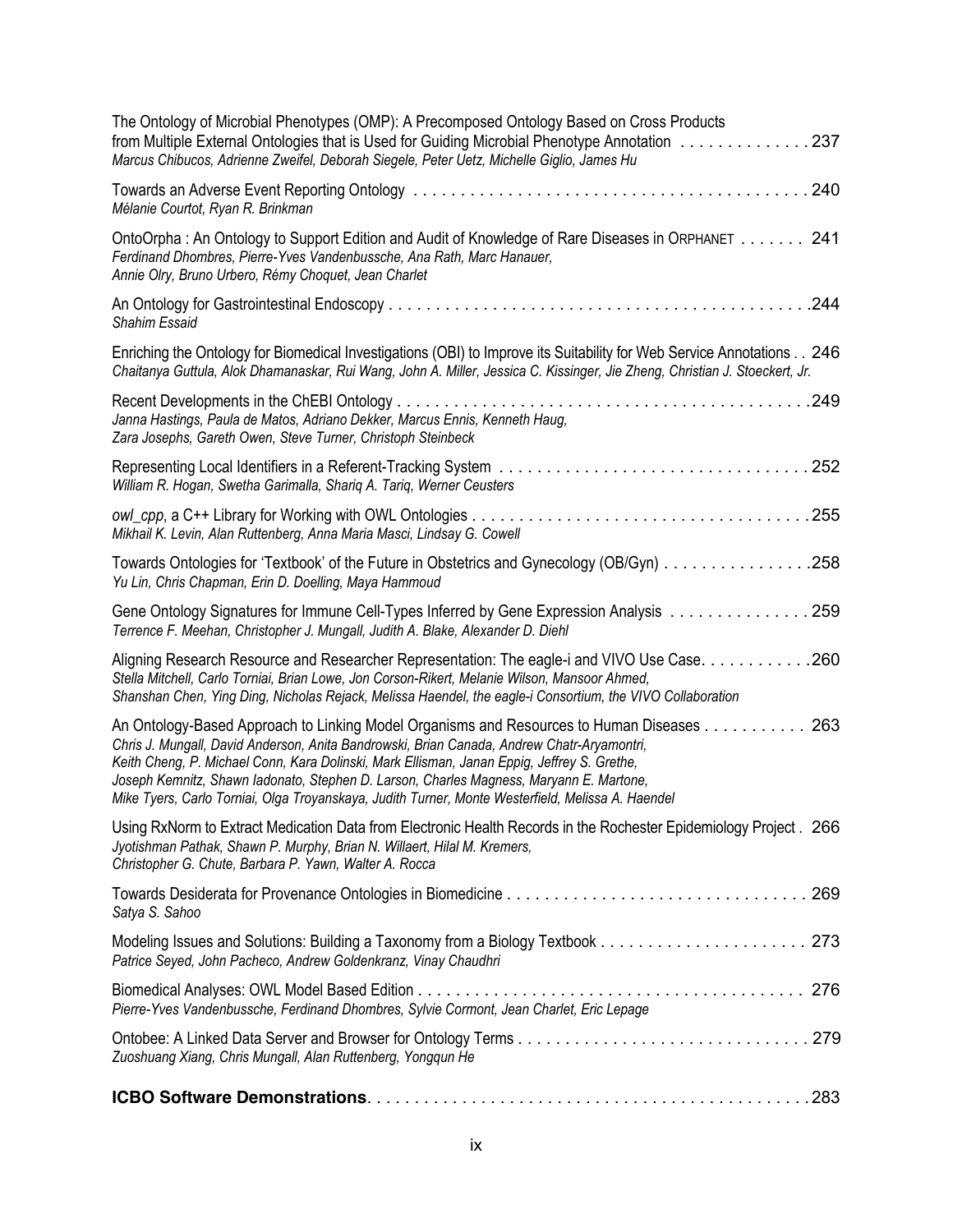| Protein-Centric Connection of Biomedical Knowledge: Protein Ontology (PRO) Research and Annotation Tools 285<br>Cecilia N. Arighi, Darren A. Natale, Judith A. Blake, Carol J. Bult, Michael Caudy,<br>Alexander D. Diehl, Harold J. Drabkin, Peter D'Eustachio, Alexei Evsikov, Hongzhan Huang,<br>Natalia V. Roberts, Alan Ruttenberg, Barry Smith, Jian Zhang, Cathy H. Wu |
|-------------------------------------------------------------------------------------------------------------------------------------------------------------------------------------------------------------------------------------------------------------------------------------------------------------------------------------------------------------------------------|
| SHIRAZ and CABERNET: Leveraging Automation, Crowdsourcing, and Ontologies to<br>Improve the Accuracy and Throughput of Zebrafish Histological Phenotype Annotations. 288<br>Brian Canada, Georgia Thomas, John Schleicher, James Z. Wang, Keith C. Cheng                                                                                                                      |
| .290<br>Isabel F. Cruz, Cosmin Stroe, Catia Pesquita, Francisco M. Couto, Valerie Cross                                                                                                                                                                                                                                                                                       |
| Patricia L. Whetzel, Natasha Noy, Nigam Shah, Paul Alexander, Michael Dorf,<br>Ray Fergerson, Margaret-Anne Storey, Barry Smith, Chris Chute, Mark Musen                                                                                                                                                                                                                      |
| Simon Jupp, Matthew Horridge, Luigi Iannone, Julie Klein, Stuart Owen, Joost Schanstra, Katy Wolstencroft, Robert Stevens                                                                                                                                                                                                                                                     |
| Brian Lowe, Brian Caruso, Nick Cappadona, Miles Worthington, Stella Mitchell, Jon Corson-Rikert, and VIVO Collaboration                                                                                                                                                                                                                                                       |
| 298<br>Jithun Nair, Tania Tudorache, Trish Whetzel, Natalya Noy, Mark Musen                                                                                                                                                                                                                                                                                                   |
| 300<br>Bruno Tavares, Hugo P. Bastos, Daniel Faria, João D. Ferreira, Tiago Grego, Catia Pesquita, Francisco M. Couto                                                                                                                                                                                                                                                         |
| 302<br>Patricia L. Whetzel, Clement Jonquet, Cherie Youn, Michael Dorf, Ray Fergerson, Mark Musen, Nigam Shah                                                                                                                                                                                                                                                                 |
| Zuoshuang Xiang, Yu Lin, Yongqun He                                                                                                                                                                                                                                                                                                                                           |

## **Pre-ICBO Workshops**

| Tuesday, July 26, 2011                                                                                                                                                           |
|----------------------------------------------------------------------------------------------------------------------------------------------------------------------------------|
|                                                                                                                                                                                  |
| AEO: A Realism-Based Biomedical Ontology for the Representation of Adverse Events 309<br>Yongqun He, Zuoshuang Xiang, Sirarat Sarntivijai, Luca Toldo, Werner Ceusters           |
| Mélanie Courtot, Ryan R. Brinkman, Alan Ruttenberg                                                                                                                               |
| Adverse Events from Clinical Studies in Pharmaceutical Research and Development 324<br>Pia Emilsson, Kerstin Forsberg                                                            |
| Bernard LaSalle, Richard Bradshaw                                                                                                                                                |
| Guogian Jiang, Jon D. Duke, Jyotishman Pathak, Christopher G. Chute                                                                                                              |
| Toward Answering Time-Related Questions from Adverse Event Reports Using Ontology-Based Approaches 332<br>Cui Tao, Guoqian Jiang, Kim Clark, Deepak Sharma, Christopher G. Chute |
| Supporting Medical Device Adverse Event Analysis in an Interoperable Clinical Environment:<br>David Arney, Sandy Weininger, Susan F. Whitehead, Julian M. Goldman                |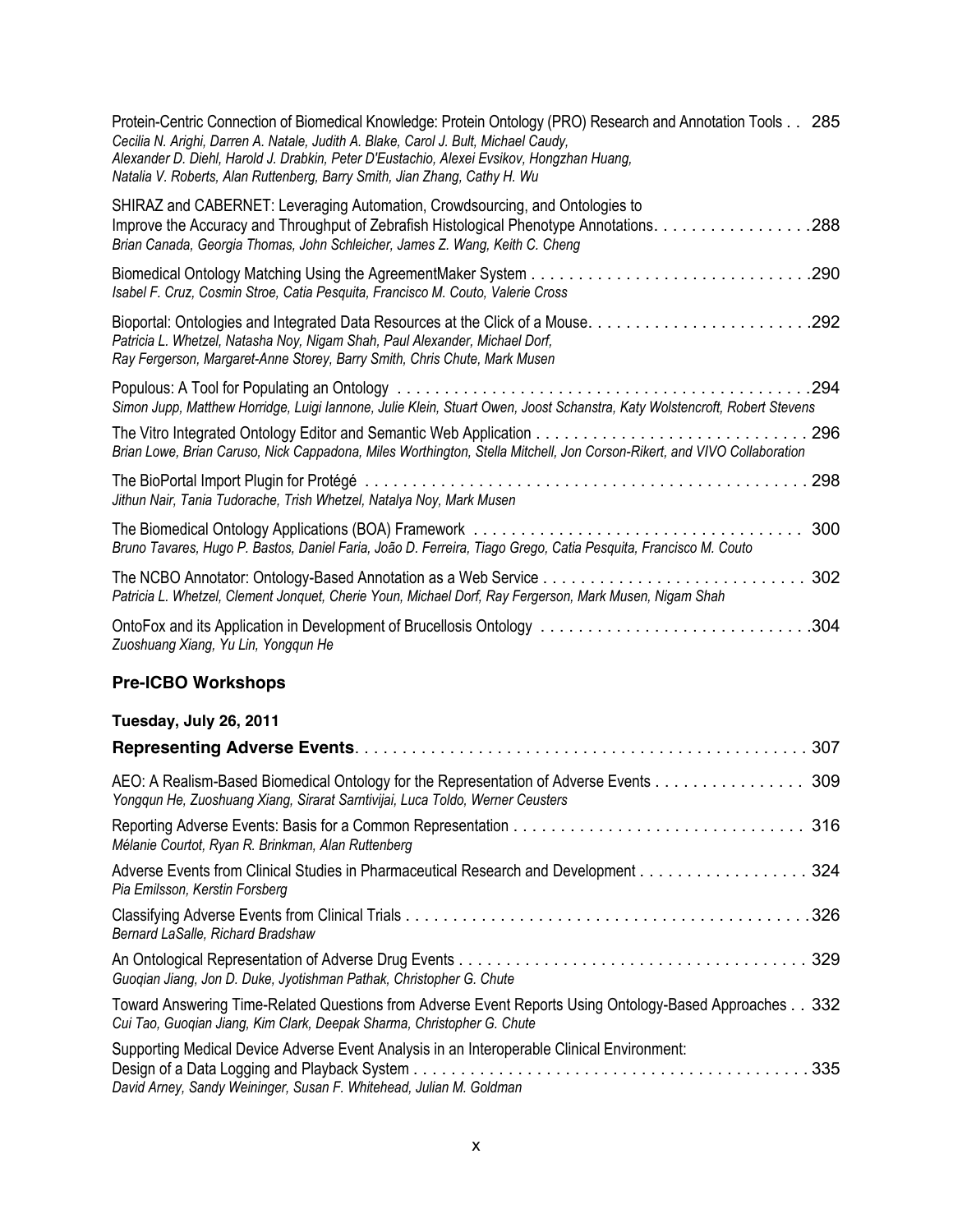| Using Failure Modes, Mechanisms, and Effects Analysis in Medical Device Adverse Event Investigations 340<br>Shunfeng Cheng, Diganta Das, Michael Pecht                                                                                                                                                         |
|----------------------------------------------------------------------------------------------------------------------------------------------------------------------------------------------------------------------------------------------------------------------------------------------------------------|
| 347                                                                                                                                                                                                                                                                                                            |
| NIFSTD and NeuroLex: A Comprehensive Neuroscience Ontology Development<br>Fahim T. Imam, Stephen D. Larson, Jeffrey S. Grethe, Amarnath Gupta, Anita Bandrowski, Maryann E. Martone                                                                                                                            |
| Ying Yan, Janna Hastings, Jee-Hyub Kim, Stefan Schulz, Christoph Steinbeck, Dietrich Rebholz-Schuhmann                                                                                                                                                                                                         |
| Ravi Palla, Dan Tecuci, Vinay Shet, Mathaeus Dejori                                                                                                                                                                                                                                                            |
| Multiple Ontologies in Healthcare Information Technology:<br>367<br>Colin Puri, Karthik Gomadam, Prateek Jain, Peter Z. Yeh, Kunal Verma                                                                                                                                                                       |
| Christopher J. Mungall, Melissa Haendel, Amelia Ireland, Shahid Manzoor,<br>Terry Meehan, David Osumi-Sutherland, Carlo Torniai, Alexander D. Diehl                                                                                                                                                            |
| Mélanie Courtot, Chris Mungall, Ryan R. Brinkman, Alan Ruttenberg                                                                                                                                                                                                                                              |
| Towards a Body Fluids Ontology: A Unified Application Ontology for Basic and Translational Science 381<br>Jiye Ai, Mauricio Barcellos Almeida, André Queiroz de Andrade, Alan Ruttenberg, David Tai Wai Wong, Barry Smith                                                                                      |
| Anna Maria Masci, Mikhail Levin, Alan Ruttenberg, Lindsay G. Cowell                                                                                                                                                                                                                                            |
| Bridging Multiple Ontologies: Representation of the Liver Immune Response 393<br>Anna Maria Masci, Jeffrey Roach, Bernard de Bono, Pierre Grenon, Lindsay Cowell                                                                                                                                               |
| Oliver Kutz, Till Mosskowski, Janna Hastings, Alexander Garcia Castro, Aleksandra Sojic                                                                                                                                                                                                                        |
| Wednesday, July 27, 2011                                                                                                                                                                                                                                                                                       |
|                                                                                                                                                                                                                                                                                                                |
| Terry F. Hayamizu, Martin Ringwald                                                                                                                                                                                                                                                                             |
| David Osumi-Sutherland                                                                                                                                                                                                                                                                                         |
| The Vertebrate Bridging Ontology (VBO) as a contact as a control of the Vertebrate Bridging Ontology (VBO) and contact as a contact and contact and the Vertebrate Bridging Ontology (VBO)<br>Ravensara Travillian, James Malone, Chao Pang, John Hancock, Peter W.H. Holland, Paul Schofield, Helen Parkinson |
| Multi-Species Anatomy Ontology Development Requires a Pluralist Approach to Label-Class Mapping 422<br>István Mikó, Matthew J. Yoder, Matthew A. Bertone, Katja C. Seltmann, Andrew R. Deans                                                                                                                   |
| David Osumi-Sutherland                                                                                                                                                                                                                                                                                         |
| James P. Balhoff, Peter E. Midford, Hilmar Lapp                                                                                                                                                                                                                                                                |
| Phenoscape: Use Cases and Anatomy Ontology Requirements for Linking Evolutionary<br>Wasila Dahdul, James Balhoff, Hilmar Lapp, Peter Midford, Todd Vision, Monte Westerfield, Paula Mabee                                                                                                                      |